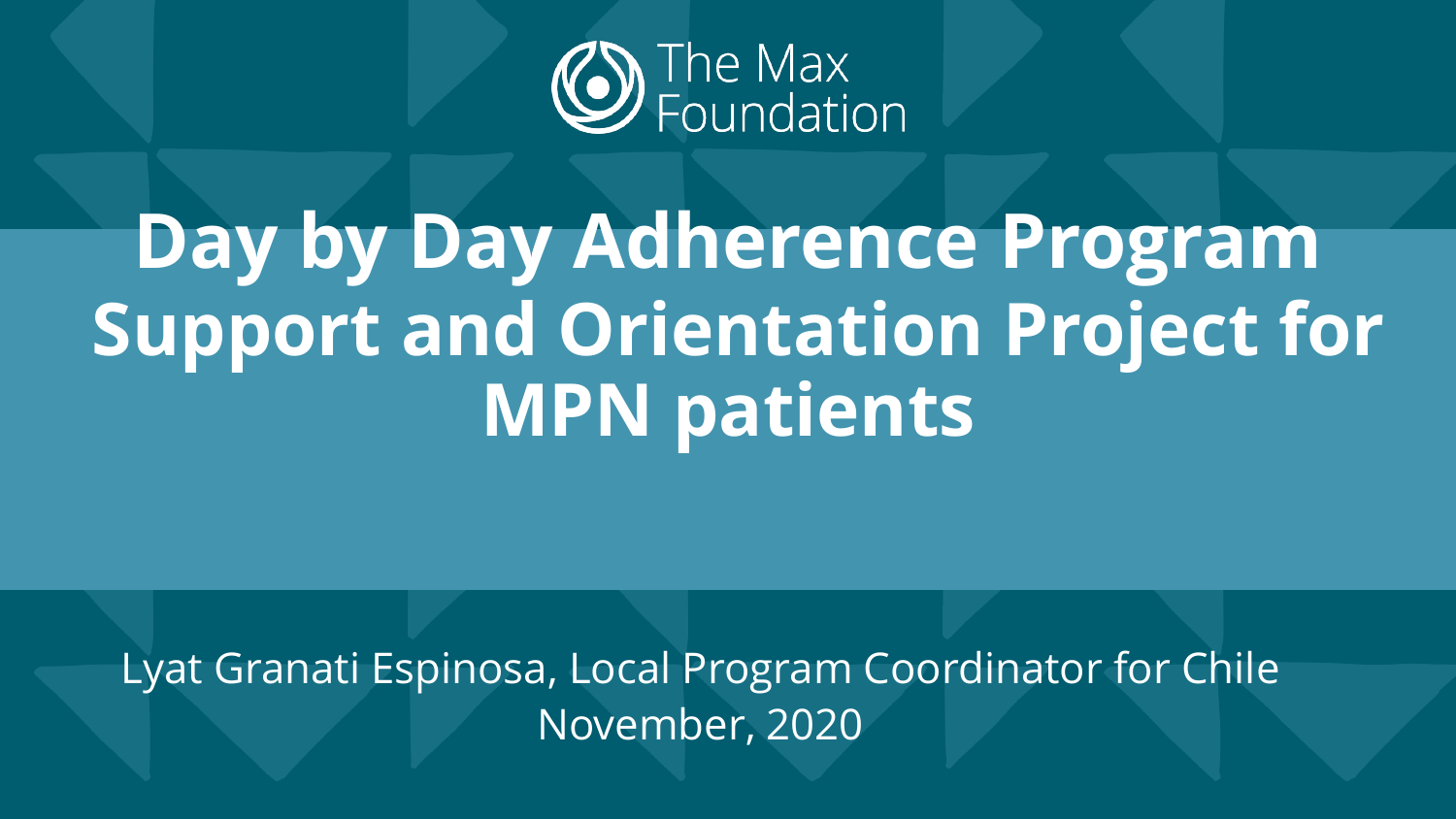

### The Max Foundation

Our **mission** is to increase global access to treatment, care, and support for people living with cancer

> Our **vision** is a world where all people facing cáncer live with dignity and hope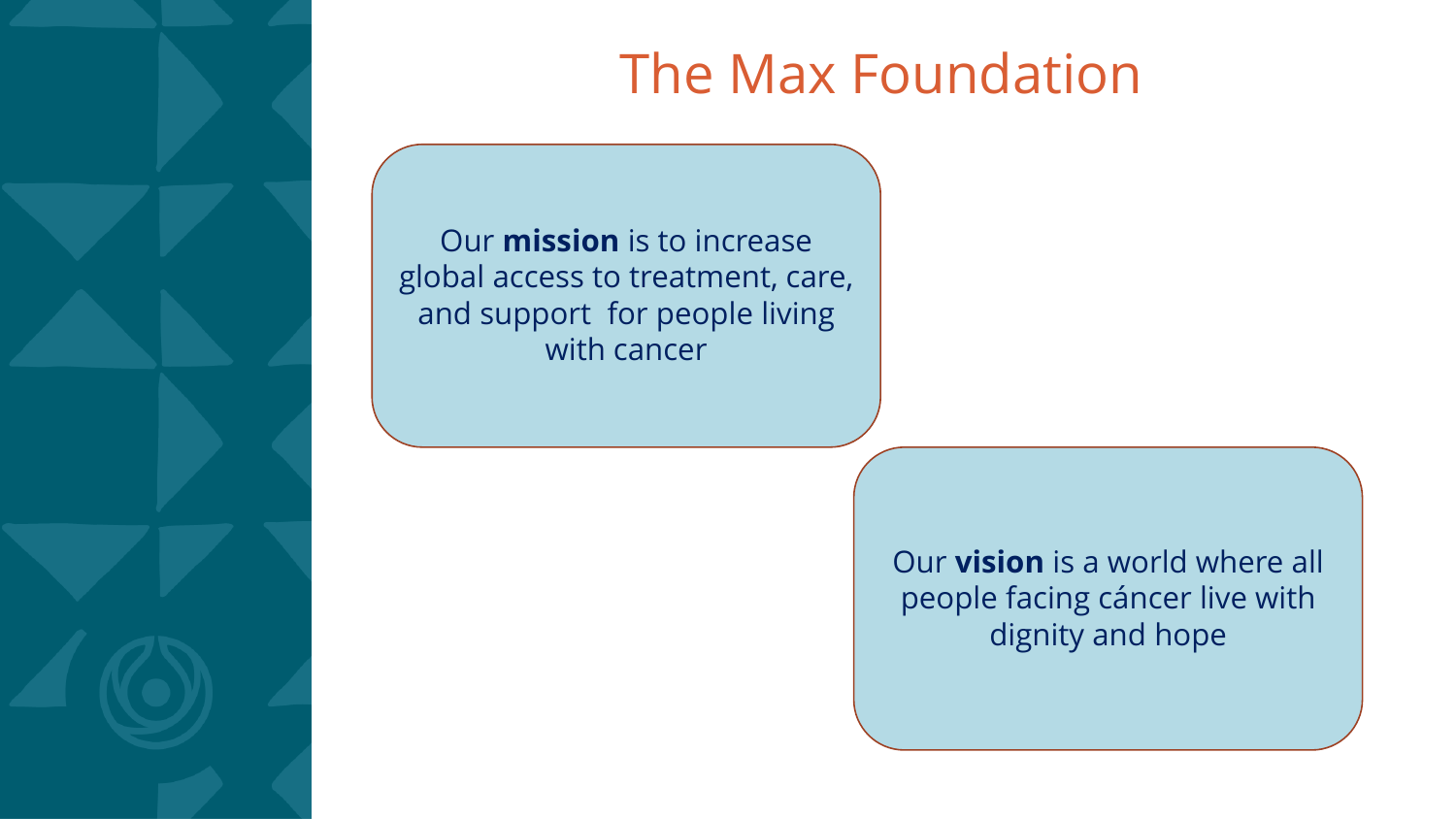

## Background

- ❖ Day by Day program started as an initiative to **give orientation and support** to patients facing chronic diseases like CML.
- ❖ This program helped many patients and due to its good results and the needs to help people with other kind of chronic diagnosis it was expanded.
- ❖ Day by Day program started to include **Myelofibrosis** and **Polycythemia Vera** in Chile.



2013

- ❖ In Chile people do not know much about MPNs diseases. Patients face this kind of diagnosis **do not have much information** about this and the available treatments for them and in some cases they don´t know where they can find orientation.
- ❖ July 1 st , 2019 → **"Ley Ricarte Soto"** started to cover the diagnosis and treatment with Ruxolitinib for MF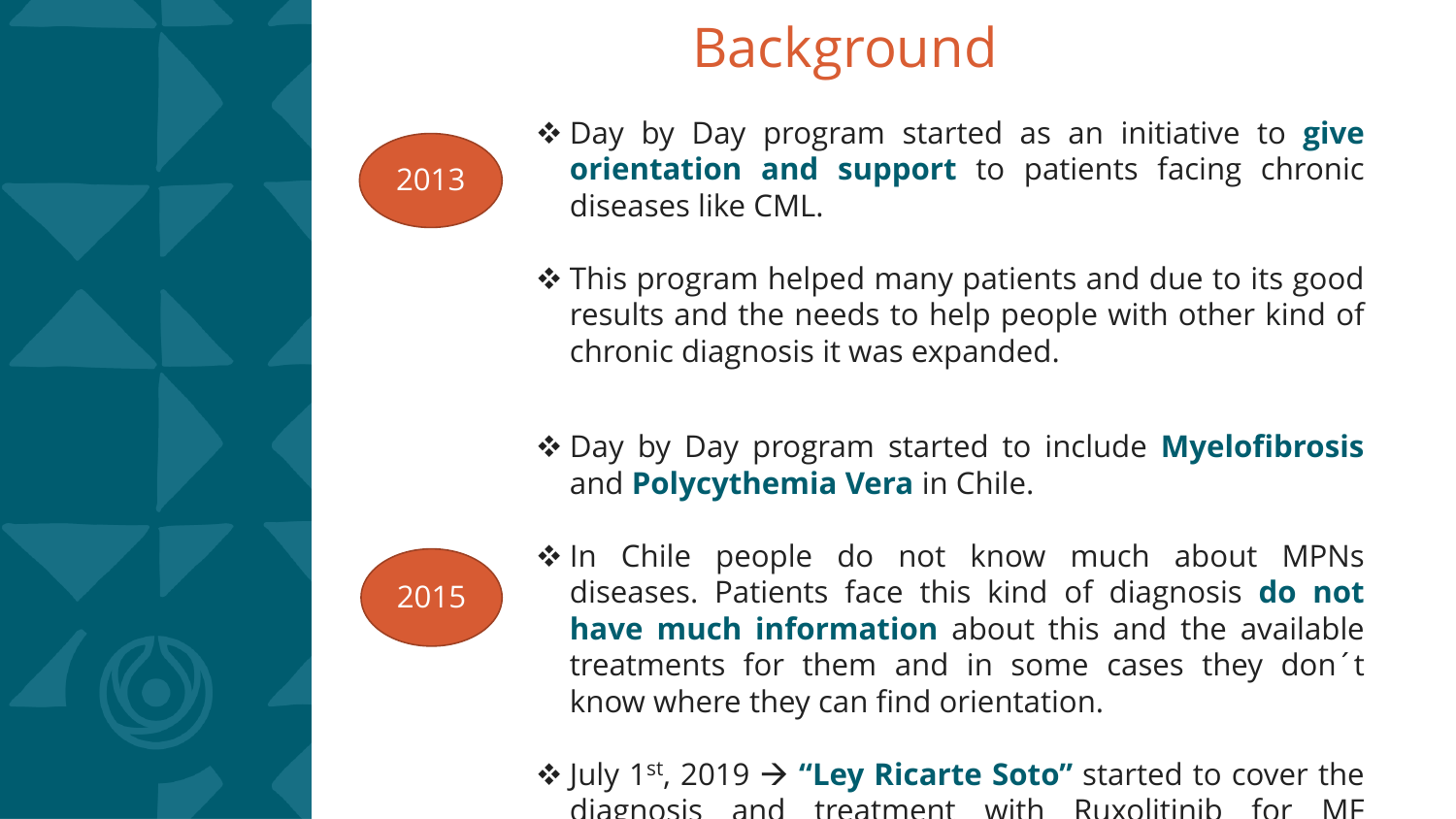

#### Goals

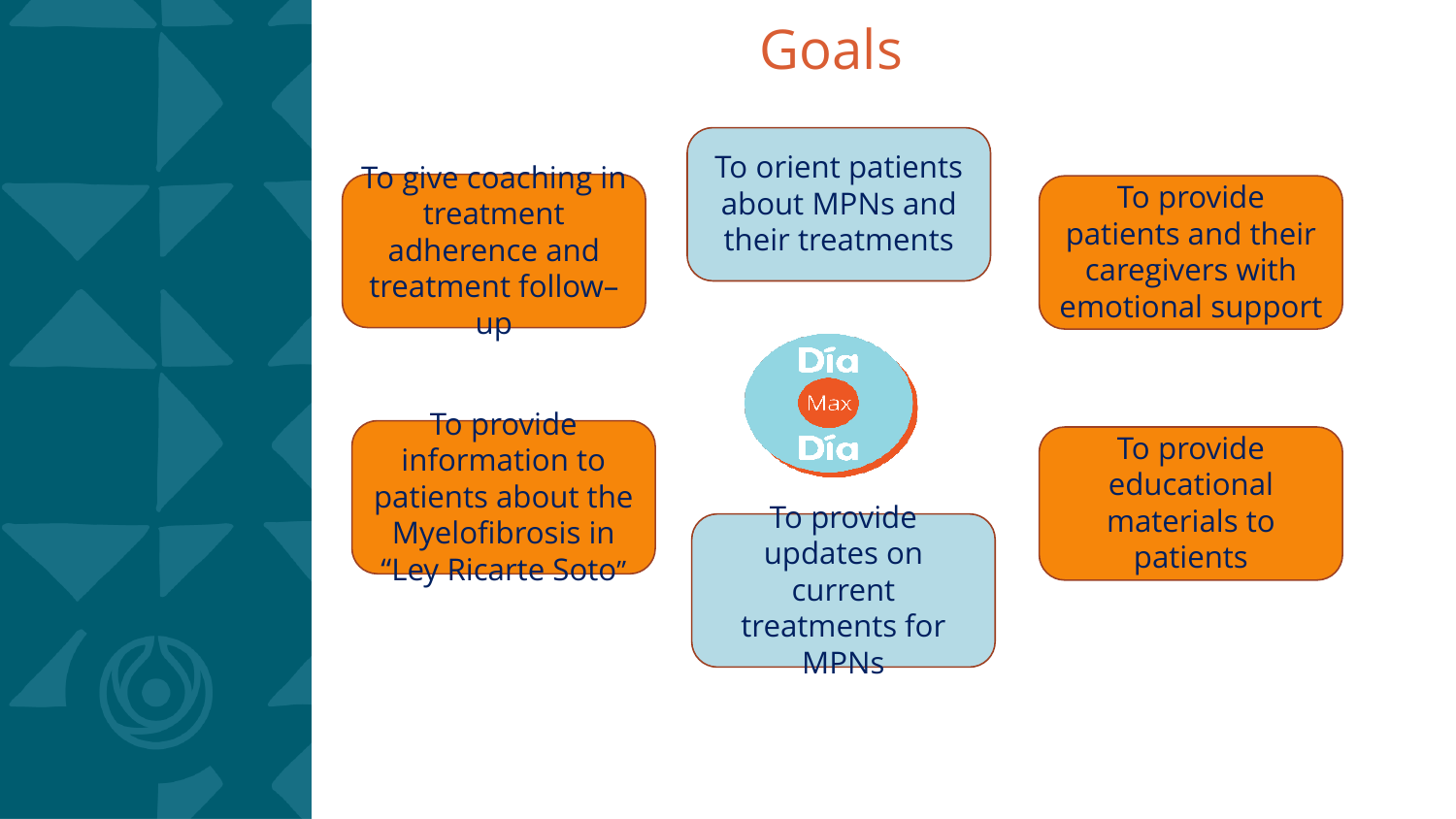

## Methodology



Patients from Chile

- $\rightarrow$  12 active patients with  $\rightarrow$  M Factive patients with PV
- ❖ Contact patients through **telephone calls** Information and orientation about their disease and the available treatments; Emotional support.
- ❖ Organization of **patients meetings** Share experiences and learn together

❖ **Whatsapp chat group** Always stay connected, they can talk about their needs and worries; Sending of news and updated information about MPNs.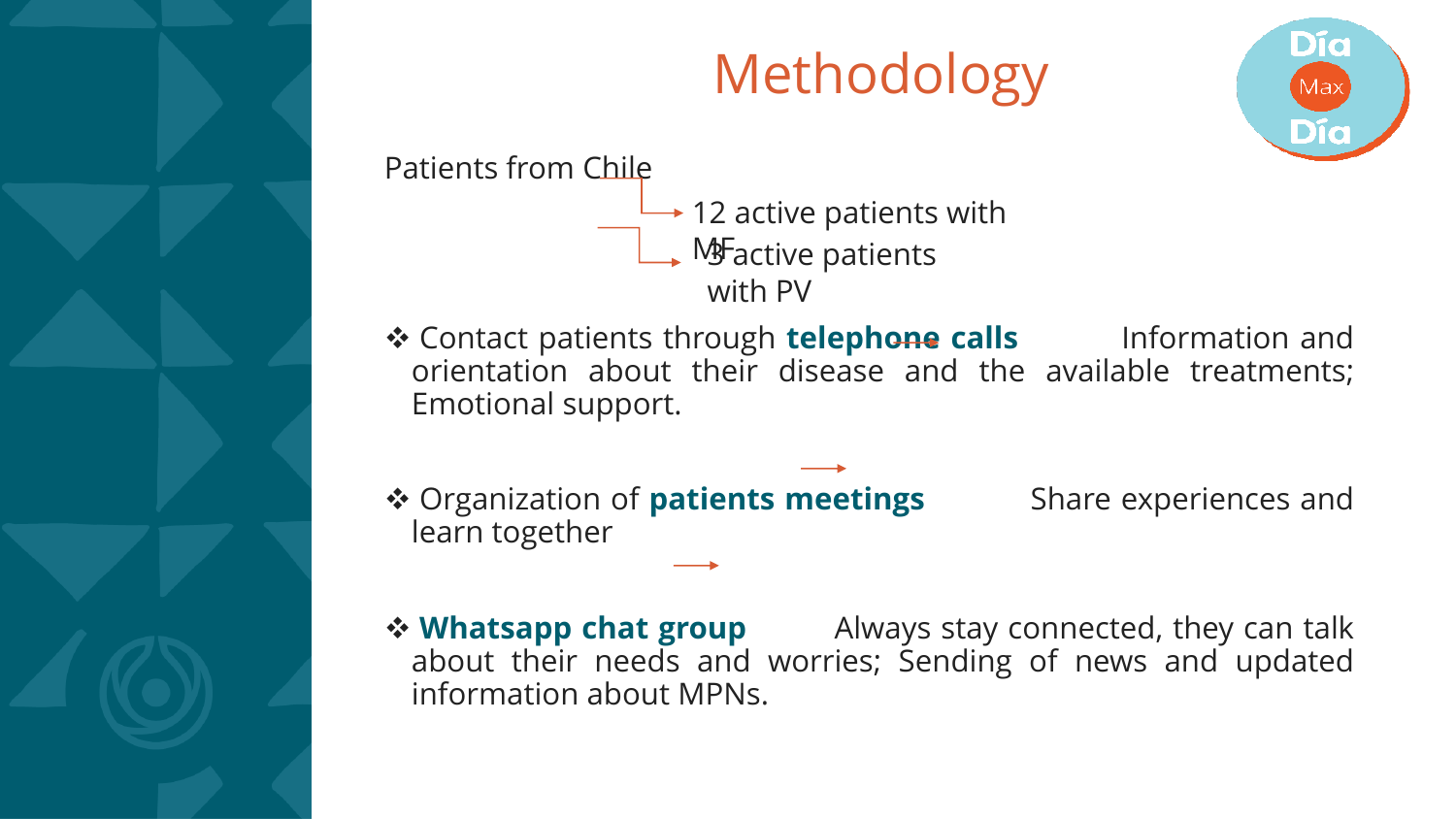

## Methodology



**❖** Sending **educational materials** to the patients More access to the available information about MPNs.

- ❖ **Patient Navigation** Help from an external consultant to navigate the health system with patients and thus find ways of accessing treatments for those who required it in that moment.
- ❖ Patients are **informed** and **enrolled** in the program through the help of their **treating physician** Physicians also collaborate by participating and giving educational presentations at patient meetings.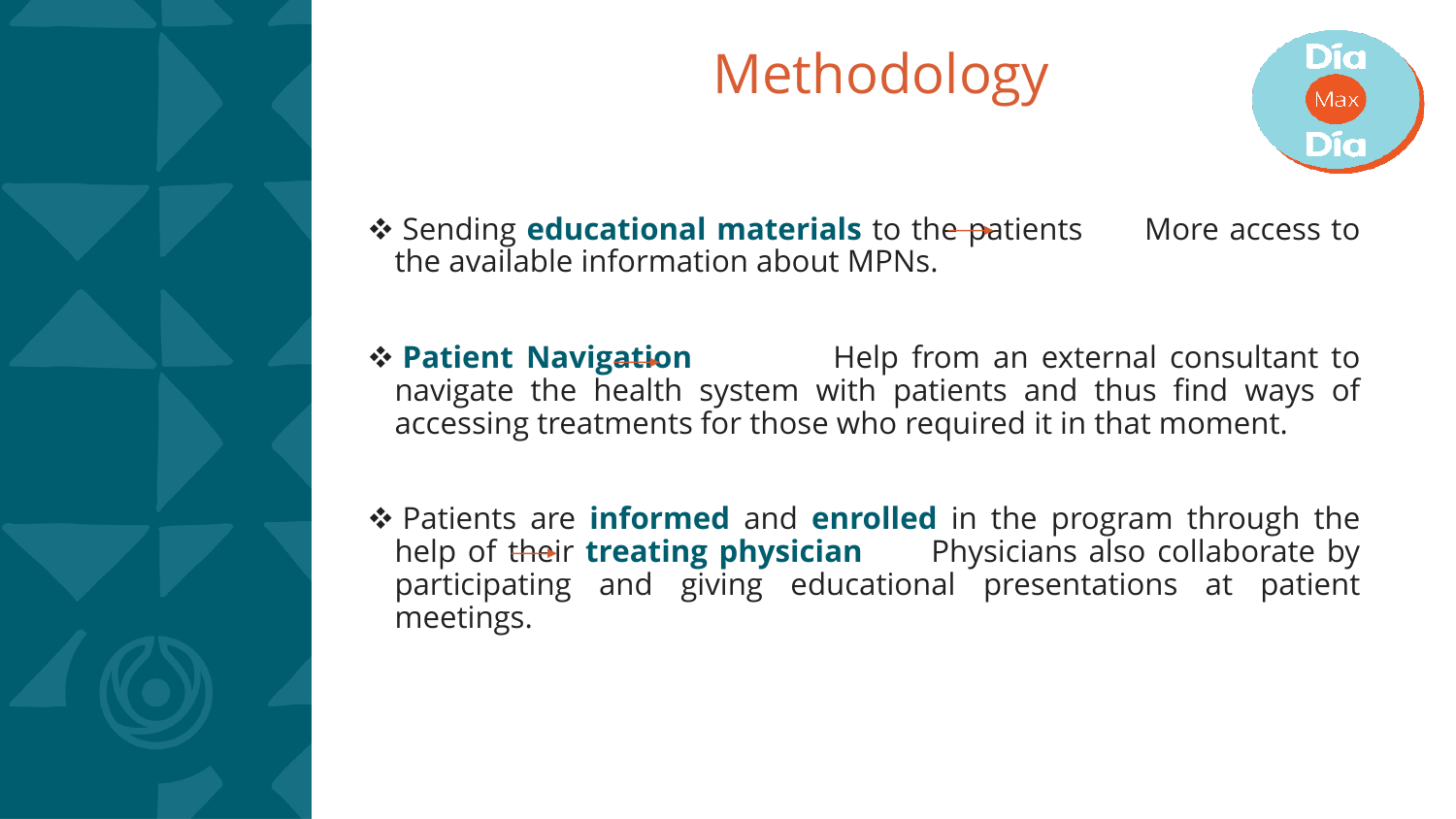## Our Day by Day Program

















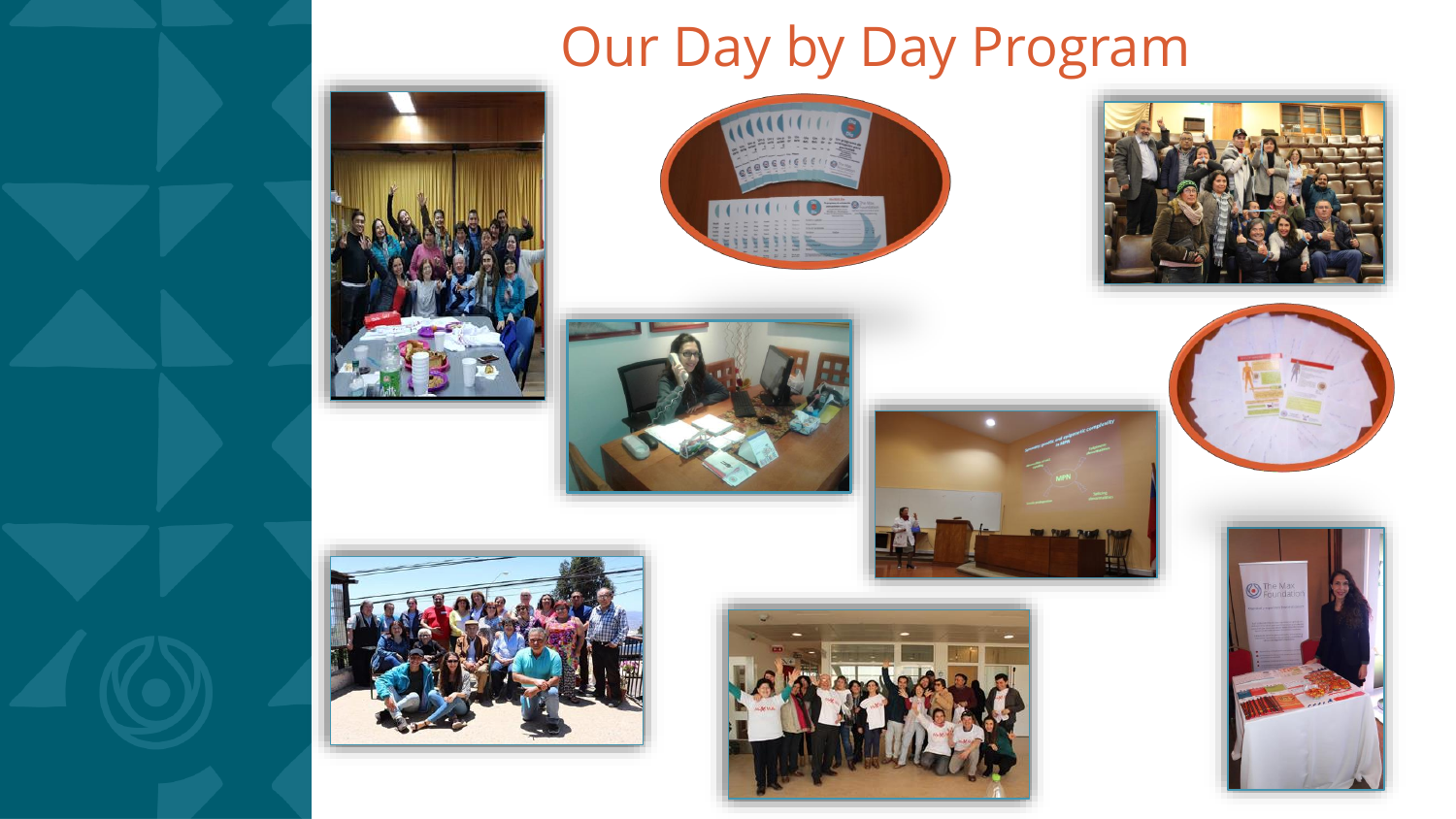

#### Results

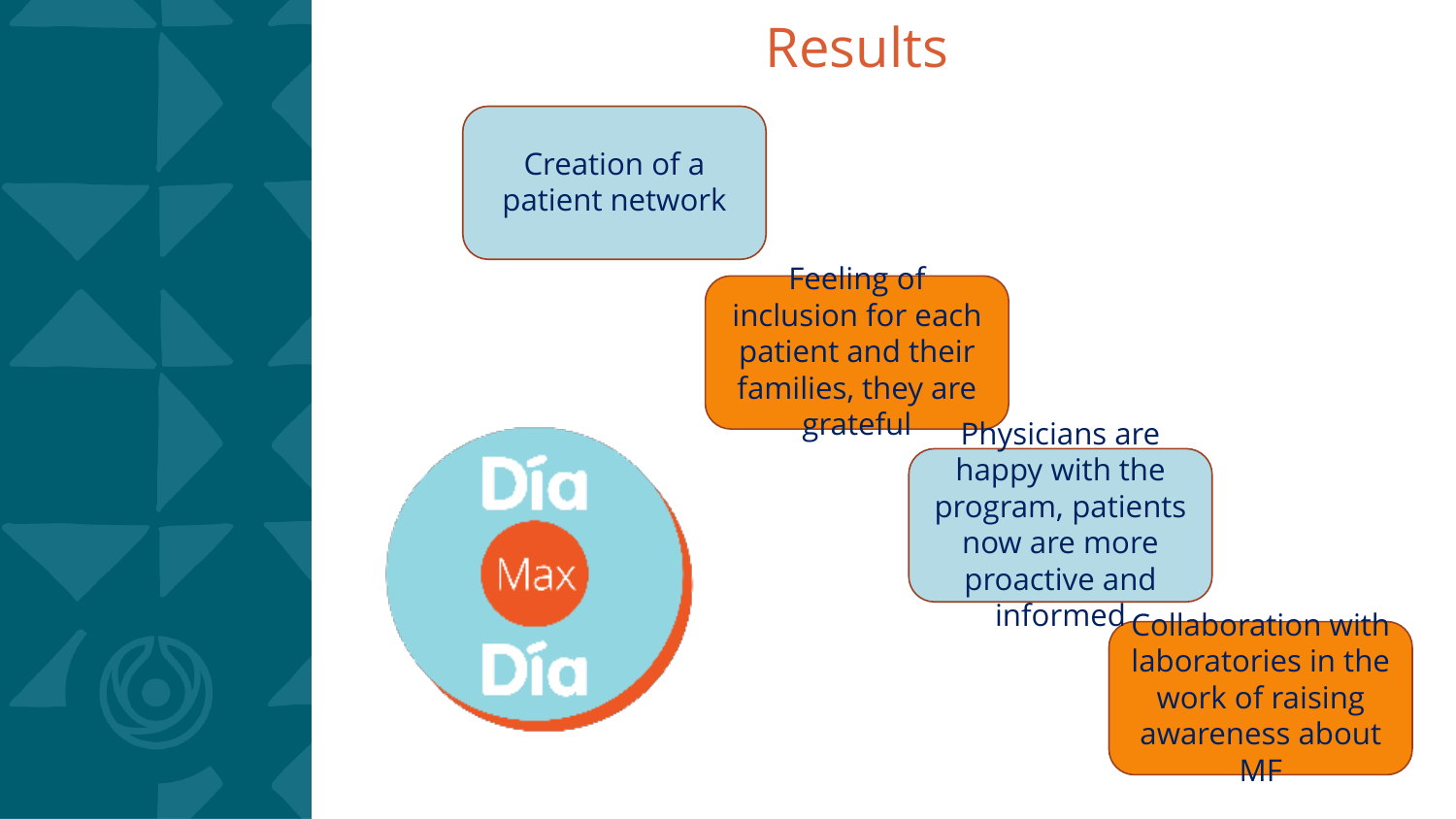

#### "Ley Ricarte Soto" (Ley n°20.850)

❖ "**Ley Ricarte Soto"** (Ministry of Health) Creation of a financial protection system for **high-cost diagnoses and treatments** for specific health conditions (oncological, immunological and rare or infrequent diseases).

❖ Provides **financial protection** to all users of the health pension systems, regardless of their socioeconomic status.



June

2015

❖ Incorporation of the coverage for the **diagnosis and treatment** with **Ruxolitinib** for patients diagnosed with Primary and Secondary **Myelofibrosis** to other myeloproliferative neoplasms Philadephia negative.

❖ In total it covers 27 diseases

❖ Currently there is **no coverage** in Chile from the health system for the treatment of **Polycythemia Vera or**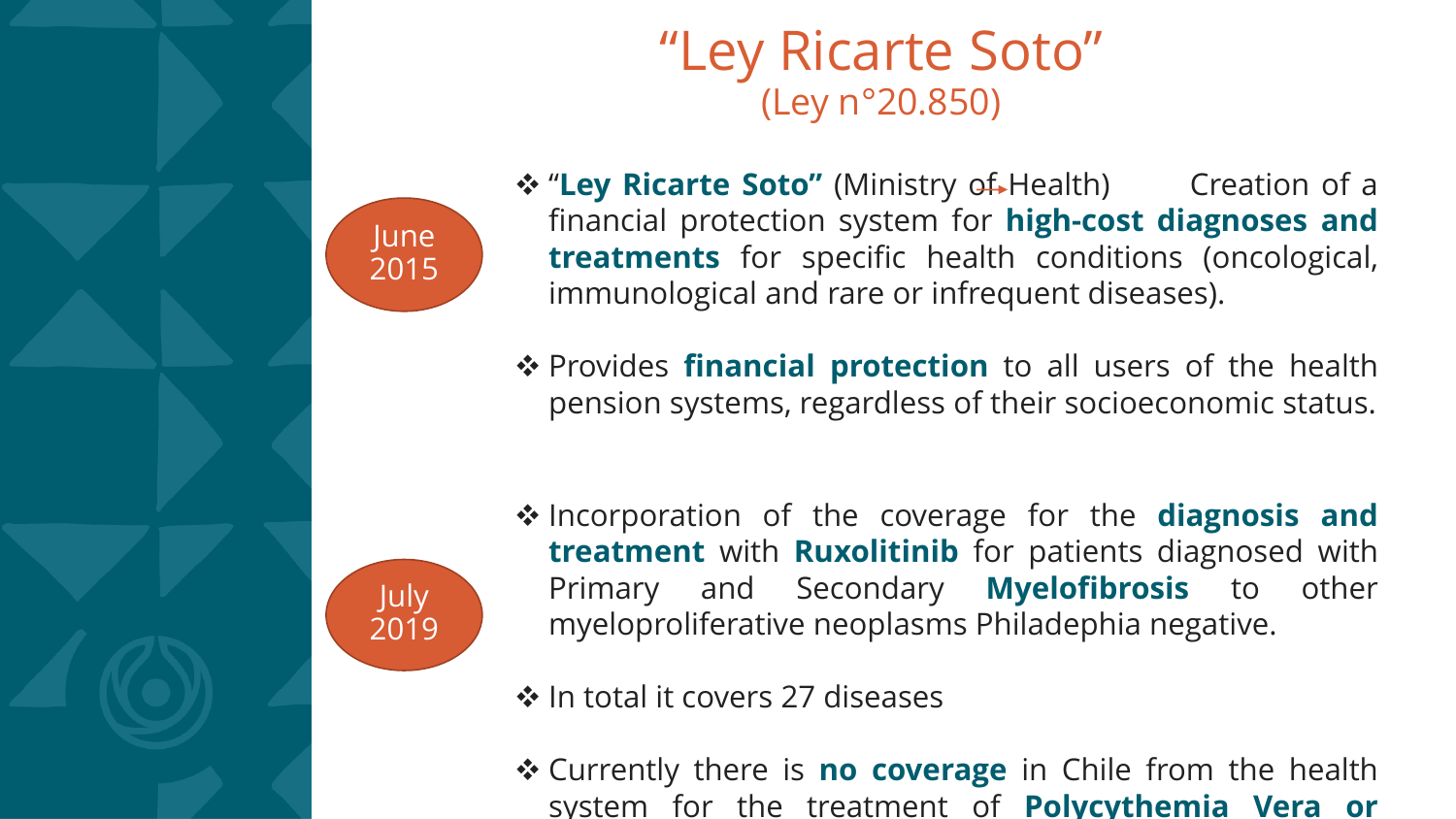

#### MPN patients treatments in Day by Day

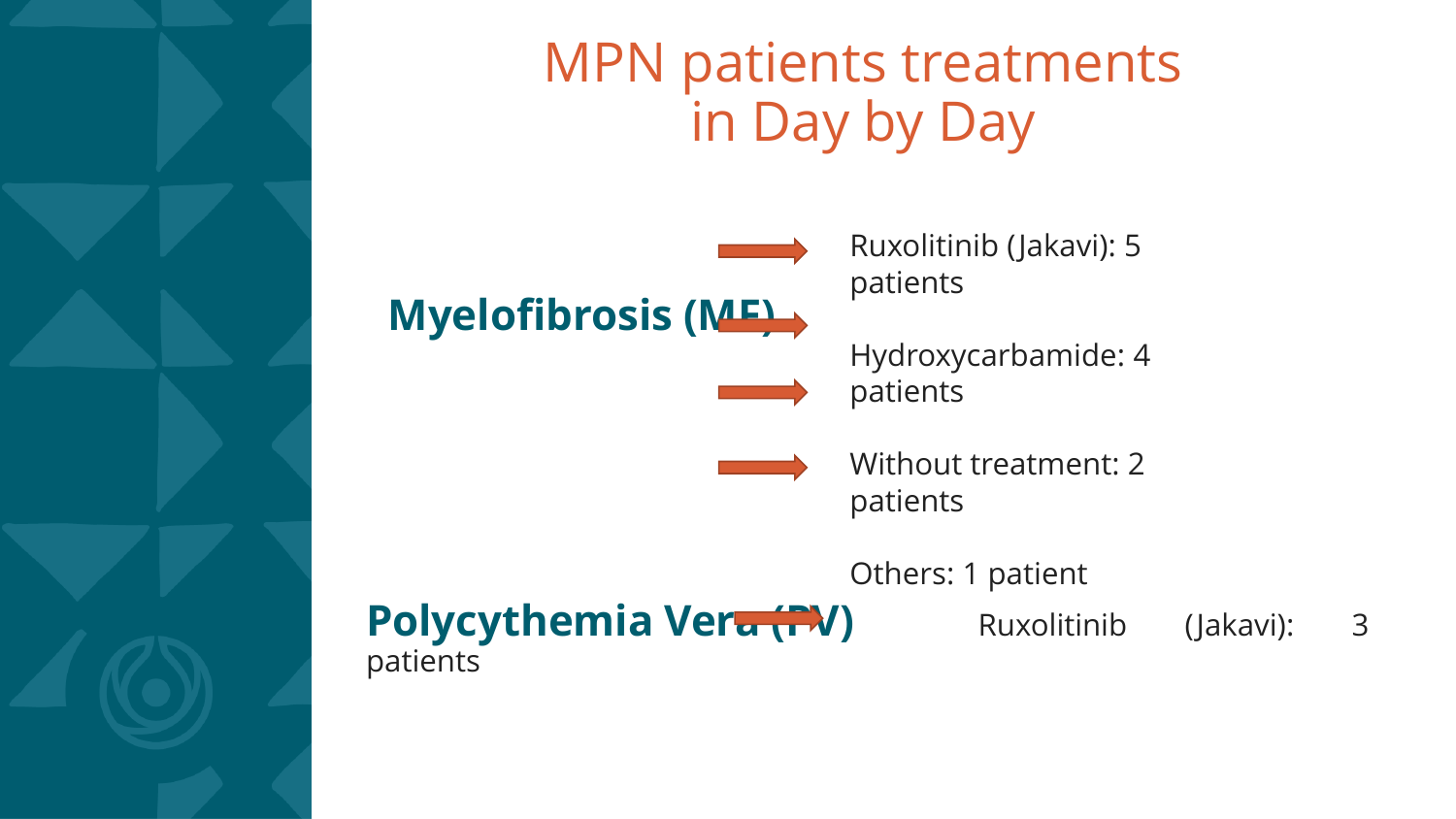

## Covid-19



- ❖ During this year we have faced a **global pandemic** that has had important impacts in various areas of life.
- ◆ Health Area → Patients of the program that **needed to start** their treatment for MF with Jakavi during this period, it **took some months** to them to **receive the medication** and some of them are **still waiting** for that.
- ❖ But the patients who were **already taking** this treatment had **no problem** receiving their medication on time.
- ❖ So we could reflect and analyze whether this **delay in the approval** of patients in the law is due to the **context of the panden** *I* the law is being implemented in the country.

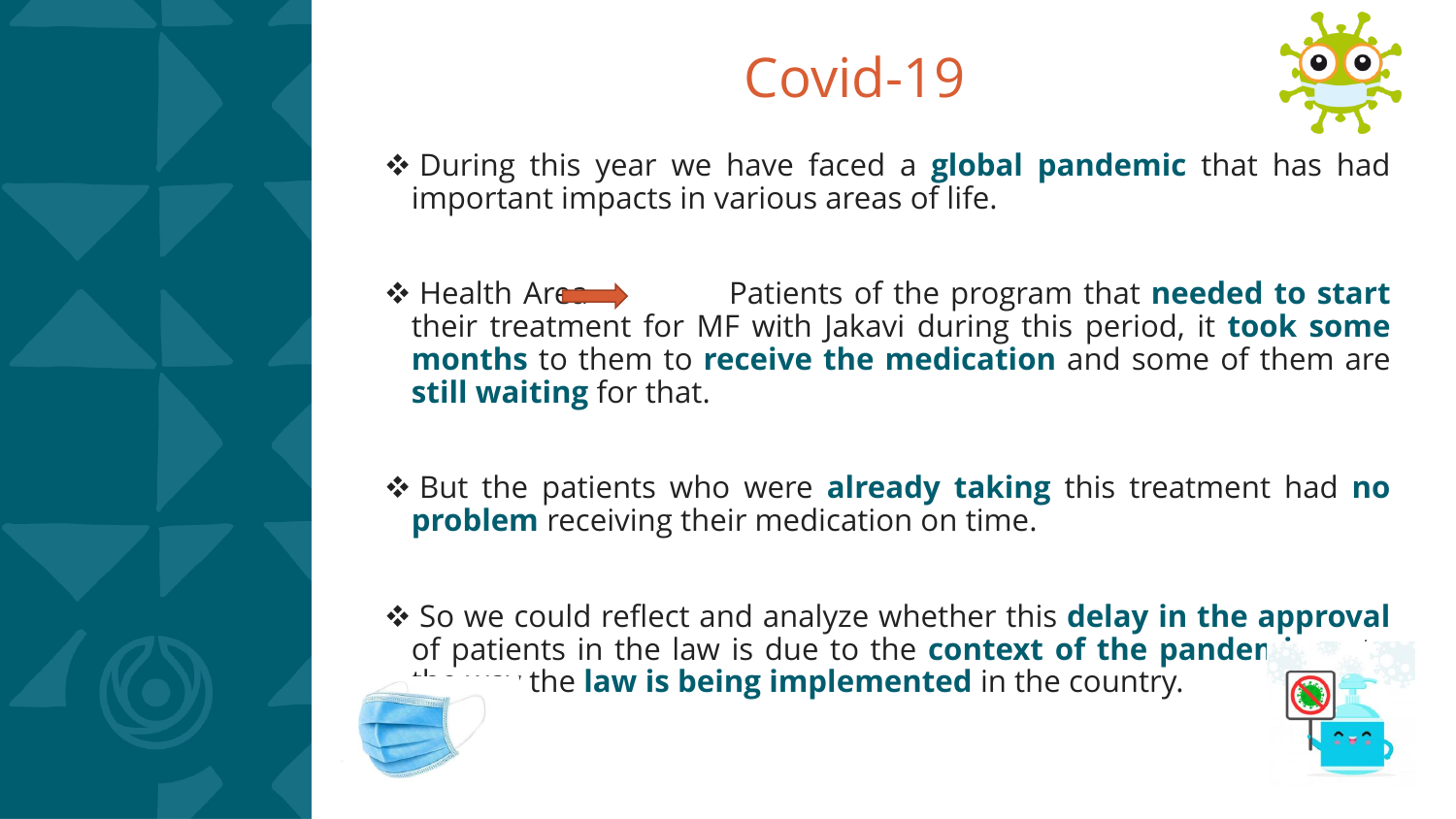

#### Challenges

Reaching all MPN patients in Chile so that they can have support for their needs

Help all patients with specific and useful information about the available treatment

Patients with PV and ET will be able to access to diagnosis and treatment